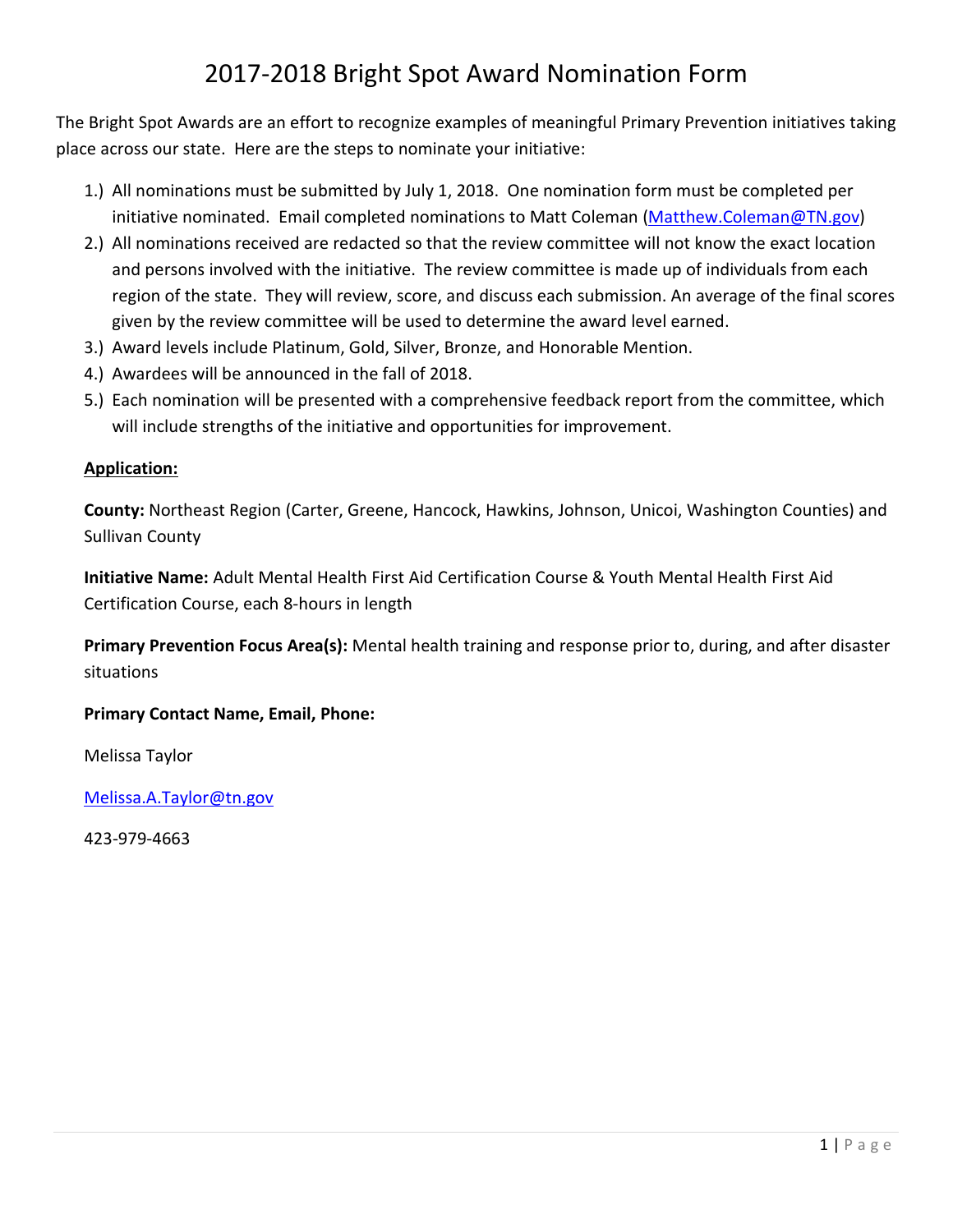### **Bright Spot Award Questions**

## **Please explain why you think this initiative should be considered for the TDH Bright Spot Awards.**

(150 words max); (10 points available)

Mental health training and response has been identified as a gap across the spectrum of responder and receiver organizations. The Mental Health First Aid (MHFA) training seeks to proactively provide individuals with the knowledge/skills needed to identify anyone experiencing a mental health issue or crisis. It gives participants the tools to approach the person having an issue and provide basic intervention until professional help can be sought, if needed.

The MHFA Certification course provides an opportunity for any team member within TDH to participate in saturating our geographic area with the certification training. While only certified instructors may lead courses, anyone can join the Disaster Mental Health Committee (decision-making body associated with creating annual work plan and securing resources), secure/schedule training sessions among groups within target audiences, assist with setting up and evaluating a course, or assist with marketing MHFA among targeted community members and groups.

## **Is this initiative contributing to a policy, systems, and/or environmental change[1](#page-0-0) in the community?** (300 words max); (75 points available)

This initiative seeks to change the culture and stigma related to mental health issues while giving individuals the knowledge and skills to assist those experiencing a mental health issue or crisis. In the Northeast Region we have begun including MHFA in all new employee orientation trainings and we have seen this done in other organizations in our region (such as local fire departments and school systems).

We currently have a focus group (comprised of NE Region EP Nurse Consultant, Regional Hospital Coordinator from TDH (Chattanooga) and 2 individuals from TN Association of Fire Chaplains) to identify things that can be done to address the entire state across the spectrum of pre-, during, and post-disaster. The outcome of this focus group will be to provide mental health training across the state and develop response teams that can be deployed during and after disasters to address mental health issues that arise.

As instructors are certified within public health, the primary prevention initiative is to provide training and outreach to not only public health employees but first responders, first receivers, and the community at large. This provides opportunities for anyone within THD to support these trainings and systems change.

**What are the SMART objective goals and major purpose(s) of this initiative? (SMART objectives are Specific, Measurable, Attainable, Relevant, and Time Bound. Example: By May 2019; all soft drink machines in Lauderdale County Schools will be turned off during the school day, per school board policy.)** (300 words max); (10 points available)

Requirements associated with MHFA Certification Initiative:

 $1$  Policy, systems and environmental change is a way of modifying the environment to make healthy choices practical and available to all community members. By changing laws and shaping physical landscapes, a big impact can be made with little time and resources. By changing policies, systems and/or environments, communities can help tackle health issues like obesity, diabetes, cancer and other chronic diseases [\(http://www.cookcountypublichealth.org/files/CPPW/PSE%20Change.pdf\)](http://www.cookcountypublichealth.org/files/CPPW/PSE%20Change.pdf)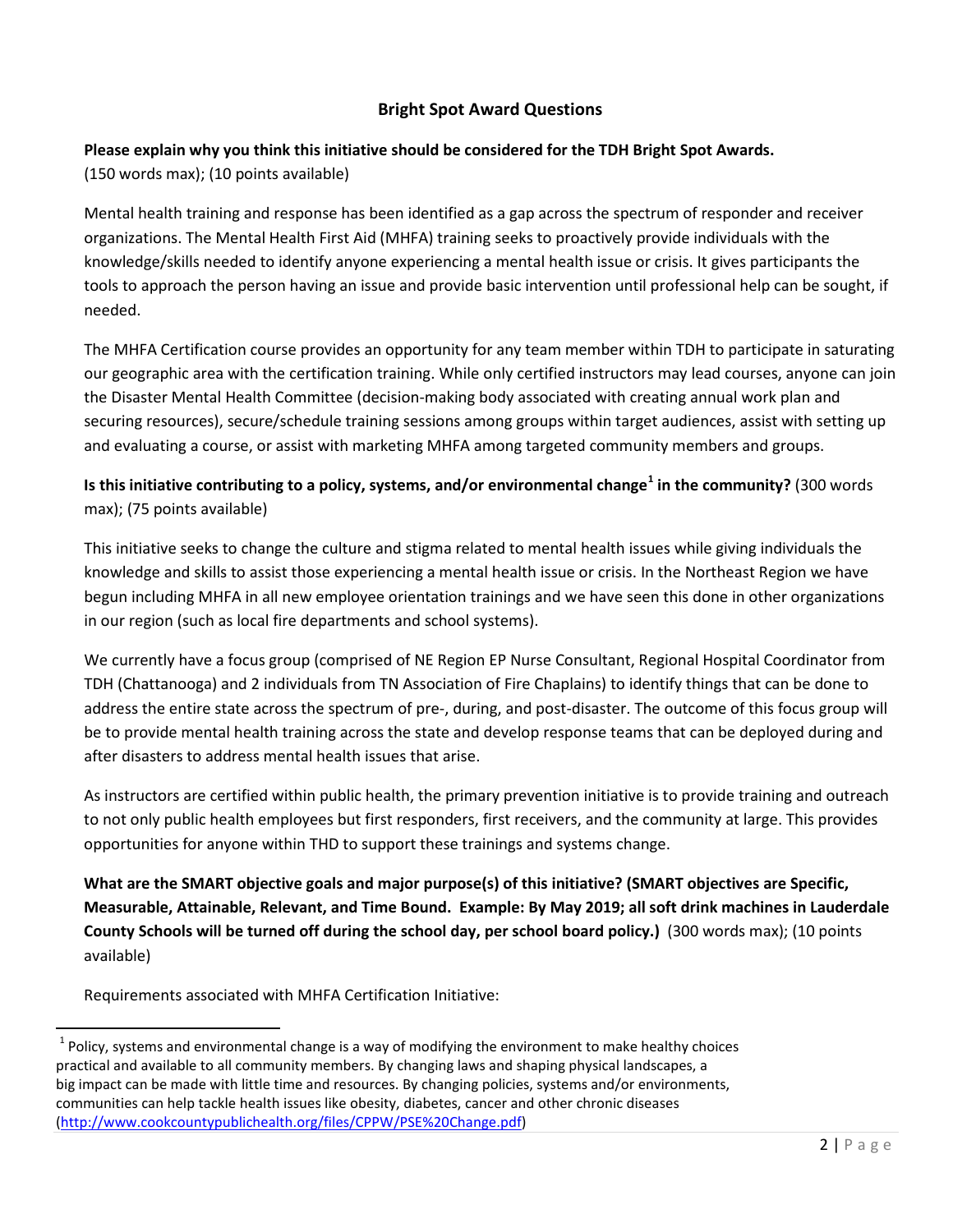[1] Instructors for MHFA need to be certified to teach and provide certification by successfully completing a MHFA Train-the-Trainer Program.

[2] Once instructors are certified, they are required to teach a minimum of 3 classes/year to maintain certification.

[3] Each MHFA certification is in effect for 3 years, then must be recertified.

[4] Each person certified in MHFA must retain a copy of the participant manual as a resource.

[5] Target audience(s) to receive MHFA certification in Northeast Region: First responders and first receivers, all public health employees within the NE region, and educators are primary target audience. Anyone living or working within the NE region.

Northeast Region SMART Goals:

- Goal -- As long as resources are available, all MHFA classes taught for target audiences will be done for free.
- By the end of May 2017, conduct MHFA Instructor Training for at least 15 and up to 30 new instructors to build capacity for MHFA Certification throughout the region.
- Between May 2017-May 2018, certified instructors will teach at least 3 courses for between 5-30 participants each.
- Between May 2017-May 2018, at least 4 employees from the Regional Office will participate in supporting this initiative through Primary Prevention Encounter Forms.
- Between May 2017-May 2018, market the MHFA Program using multiple venues (at least 2 radio and 2 TV interviews, a panel discussion open to the public, and a video of the panel discussion posted to You Tube).
- Between May 2018-May 2019, certified instructors will teach at least 3 courses for between 5-30 participants.
- Between May 2018-May 2019, at least 4 employees from the Regional Office will participate in supporting this initiative through Primary Prevention Encounter Forms.
- By July 2018, Regional Disaster Mental Health Committee members will create a MHFA marketing plan to guide efforts through May 2019.

#### **What is the annual budget and funding source for this initiative? If no funding is available, how have you implemented or sustained the initiative?** (150 words max); (5 points available)

There is no budget for this project in the NE Region. Materials have been purchased through donations by groups participating in the Disaster Mental Health Committee and through the acquisition of carry-over funds from the previous (earmarked for mental health) budget year. The Disaster Mental Health Committee will continue to seek support through donations to purchase participant manuals and training materials (each manual costs approximately \$20).

In the absence of funding, participants could be charged a nominal fee to cover the cost of the manual and no-cost space to hold the training within the community could be utilized.

## **Have community partners helped with the initiative? What are the roles of these partners?** (300 words max); (20 points available)

The success of this initiative has been based on partnerships. The following organizations are actively involved with the Disaster Mental Health Committee: Frontier Health, Ballad Health, Mental Health Transformation Alliance, American Red Cross, TN Federation of Fire Chaplains, Veteran's Affairs, Northeast Region and Sullivan County Public Health Emergency Preparedness, AVOCA Fire Department (Sullivan County), Johnson City/Washington County EMS and EMA, TN Department of Intellectual and Developmental Disabilities, and multiple private mental health providers. In addition to TDH staff members, representatives from these organizations have been certified to facilitate MHFA and leaders co-facilitate sessions. The Disaster Mental Health Committee has secured funding to provide manuals at no cost to first responders and educators attending MHFA training. Members of the committee have also used professional connections to market sessions and hold them in locations that have not charged room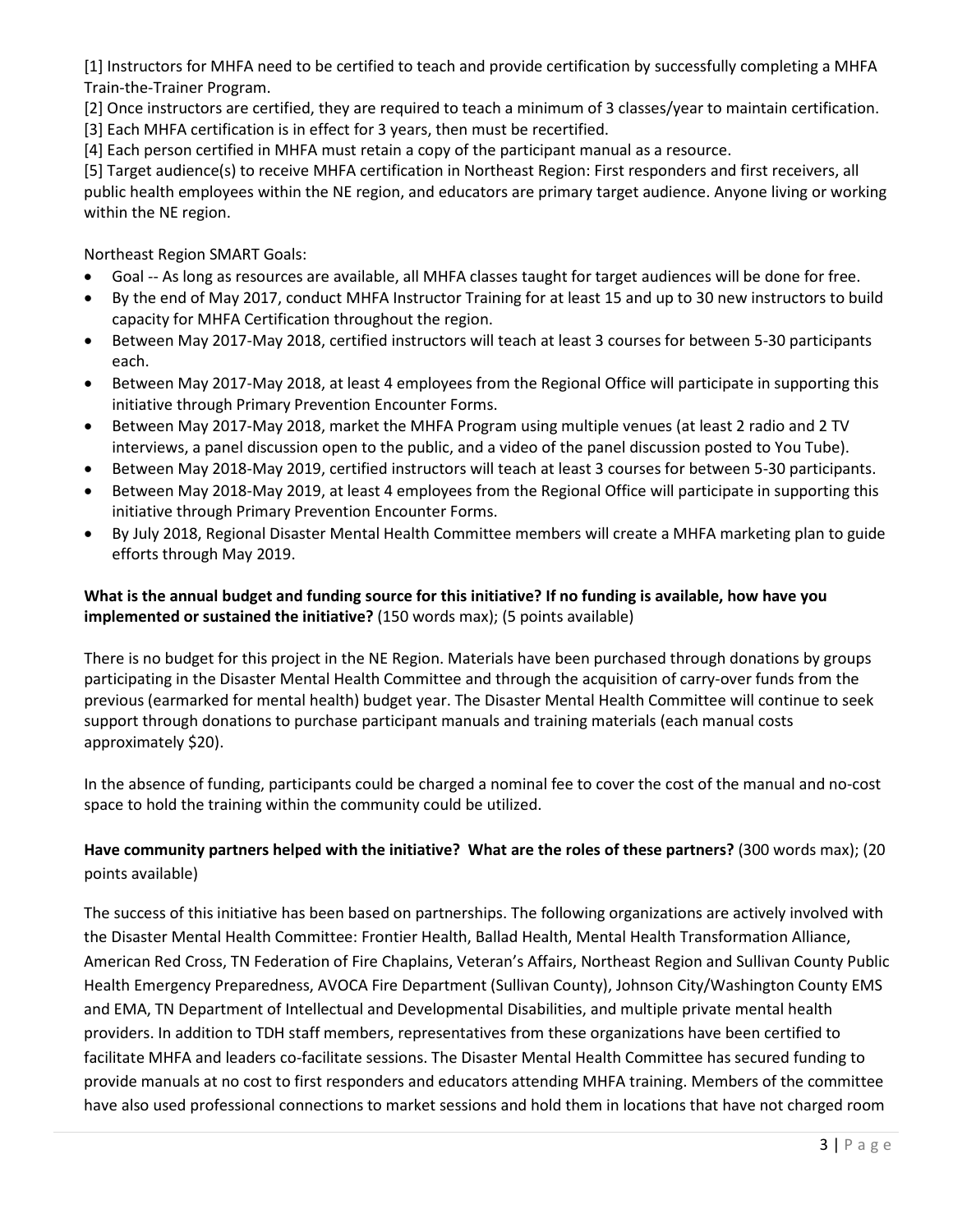rental fees. As a result of these partnerships, MHFA instructors have held close to 50 training sessions for between 5-30 participants each by May 31, 2018. Without involvement from such a broad base, only a fraction of the training events would have taken place.

## **What is the timeline for the initiative? (When does planning occur? When is/was the initiative implemented? When is the initiative evaluated?)** (250 words max); (5 points available)

The Disaster Mental Health Committee, formerly chaired by TDH Nurse Consultant Melissa Taylor, is the group involved in planning and securing many project resources (i.e. funds to purchase participant MHFA manuals). The initial instructor certification course took place by May 2017, so initial planning happened during FY2016-2017. Between June 2017 and May 2018, each of the certified instructors taught at least 3 MHFA courses for groups of 5- 30 participants. As we enter FY2018-2019, the same number of courses will be taught (at a minimum). The Disaster Mental Health Committee spent time in December 2017, and plans to again in July 2018, to prepare the marketing plan for educating first responders, educators, and community members at-large about the need for MHFA certification. The initiative will continue during subsequent years. Each training session is evaluated by participants at the end of the training. The 2017-2018 evaluation report has not been completed yet.

## **In what way is this initiative especially innovative? How is this initiative different from other similar programs? Is there a specific idea tested with this approach? Is this work informed by relevant literature or research studies?**  (400 words max); (20 points available)

This is the first initiative in our region that seeks to change the culture and approach to mental illness and crisis situations. In addition to teaching the content, we also seek to eliminate the stigma associated with mental illness and give individuals the knowledge and tools to be able to recognize mental health issues and crisis within the population they serve as well as coworkers and themselves.

We are unaware of any similar programs.

The MHFA Training and Research Program was developed by Betty Kitchener and Anthony Jorm in Australia in 2001. The current MHFA manuals are based on Australian Mental Health First Aid Training and Research Program material from 2006-2008 and are the result of consensus from international expert panels of mental health consumers, caregivers, and professionals. The National Council for Behavioral Health has permission to reproduce and update Kitchener and Jorm's copyrighted material to improve mental health knowledge and skills among US citizens in responding to mental illness and mental health crises. [excerpt from Mental Health First Aid USA © 2015 National Council for Behavioral Health and the Missouri Department of Mental Health; ISBN: 978-0-692-60748-0]

There are 10 pages of references citing mostly peer reviewed literature that support teaching topics throughout the certification training. Additionally, the MHFA website lists eleven peer-reviewed evaluation studies demonstrating the efficacy of this program[: https://www.mentalhealthfirstaid.org/cs/wp-content/uploads/2013/10/MHFA-](https://www.mentalhealthfirstaid.org/cs/wp-content/uploads/2013/10/MHFA-Research-Summary-UPDATED.pdf)[Research-Summary-UPDATED.pdf](https://www.mentalhealthfirstaid.org/cs/wp-content/uploads/2013/10/MHFA-Research-Summary-UPDATED.pdf) (accessed 6/29/2018).

**Are the measures clearly listed describing what makes the program effective? Is data provided or referenced that supports the conclusion? What makes this program effective? How is the program evaluated? Does this initiative achieve its stated goals?** (350 words max); (20 points available)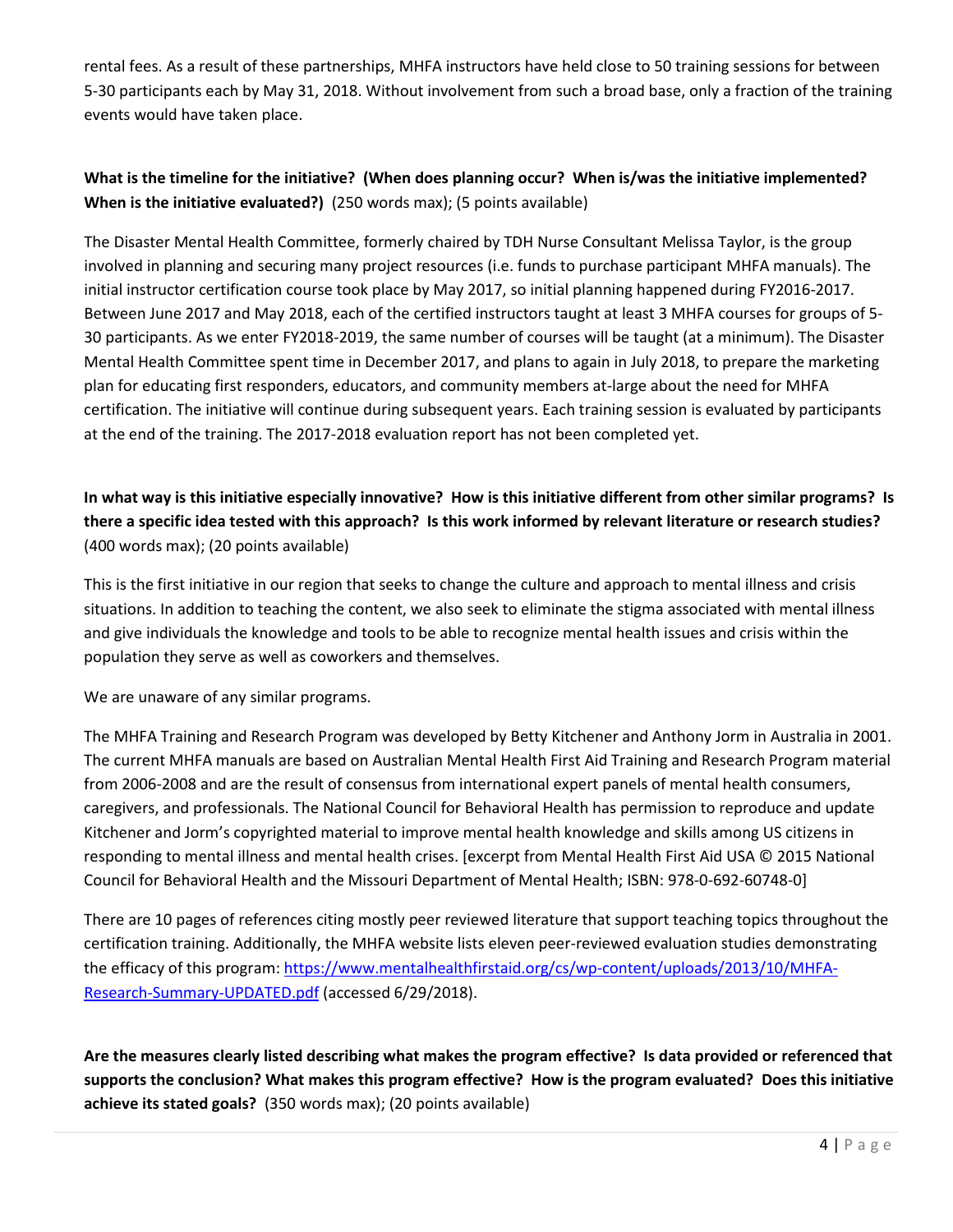The link from the last paragraph in the question above lists peer-reviewed research summaries. A notable metaanalysis of MHFA evaluations conducted in 2014, is copied below:

*Mental Health First Aid is an effective public health intervention for improving knowledge, attitudes, and behaviour: A meta-analysis Hadlaczky G, Hokby S, Mkrtchian A, Carli V, Wassmerman D. Mental Health First Aid is an effective public health intervention for improving knowledge, attitudes, and behaviour: A metaanalysis. International Review of Psychiatry, 2014; 4; 467-475.* 

*The paper aimed to synthesize published evaluations of the MHFA programme in a meta-analysis to estimate its effects and potential as a public mental health awareness-increasing strategy. Fifteen relevant papers were identified through a systematic literature search. Standardized effect sizes were calculated for three different outcome measures: change in knowledge, attitudes, and helping behaviours. Standardized effect sizes were calculated for three different outcome measures: change in knowledge, attitudes and helping behaviors. Mean effect sizes were 0.56 for knowledge, 0.28 for attitudes, and 0.25 for behaviors, indicating that MHFA training had a medium effect on changing knowledge and small effects on influencing attitudes and behaviors. Thus findings from the meta-analysis indicate promising gains among individuals trained in MHFA, particularly in knowledge, and possibly in attitudes and helping behavior. The results demonstrate that MHFA increases participants' knowledge regarding mental health, decreases their negative attitudes, and increases supportive behaviours toward individuals with mental health problems.*

Additionally, MHFA earned approval by National Registry of Evidence-based Programs and Practices (NREPP) in 2014:

#### *Mental Health First Aid attained SAMHSA's NREPP Status*

*Substance Abuse and Mental Health Services Administration. Mental Health First Aid. (Jan. 28, 2014). Available at:<http://nrepp.samhsa.gov/ViewIntervention.aspx?id=321>*

*Mental Health First Aid is now listed in the Substance Abuse and Mental Health Services Administration's National Registry of Evidence-based Programs and Practices (NREPP). NREPP is a searchable database of mental health and substance abuse interventions to help the public find programs and practices that may best meet their needs and learn how to implement them in their communities. All interventions in the registry have been independently assessed and rated for quality of research and readiness for dissemination.* 

**What limitations or obstacles might be expected if others wished to replicate this initiative?** (300 words max); (50

points available)

Limitations or obstacles to making this initiative scalable to other regions, or the state, involve:

- Costs and administrative tasks associated with bringing the initial instructor training to build capacity
- Securing trainers who are willing and able to carry out the required 3 training sessions per year
- Another potential obstacle may be securing funds for participant manuals, although there is always the option to charge a nominal fee to cover the cost of manuals as each certified participant is required to retain the training manual as a resource
- People certified in MHFA need to be recertified every 3 years so the infrastructure will need to be put in place to ensure this can happen

Counties and regions that have meaningful working relationships with first responder and receiver organizations, mental and behavioral health service providers, and faith communities as well as school systems will encounter fewer barriers as they work together to create a pool of certified MHFA trainers and move forward to train key professionals throughout their communities.

**Is this initiative sustainable without the resources of the local health department being involved?** (250 words max); (20 points available)